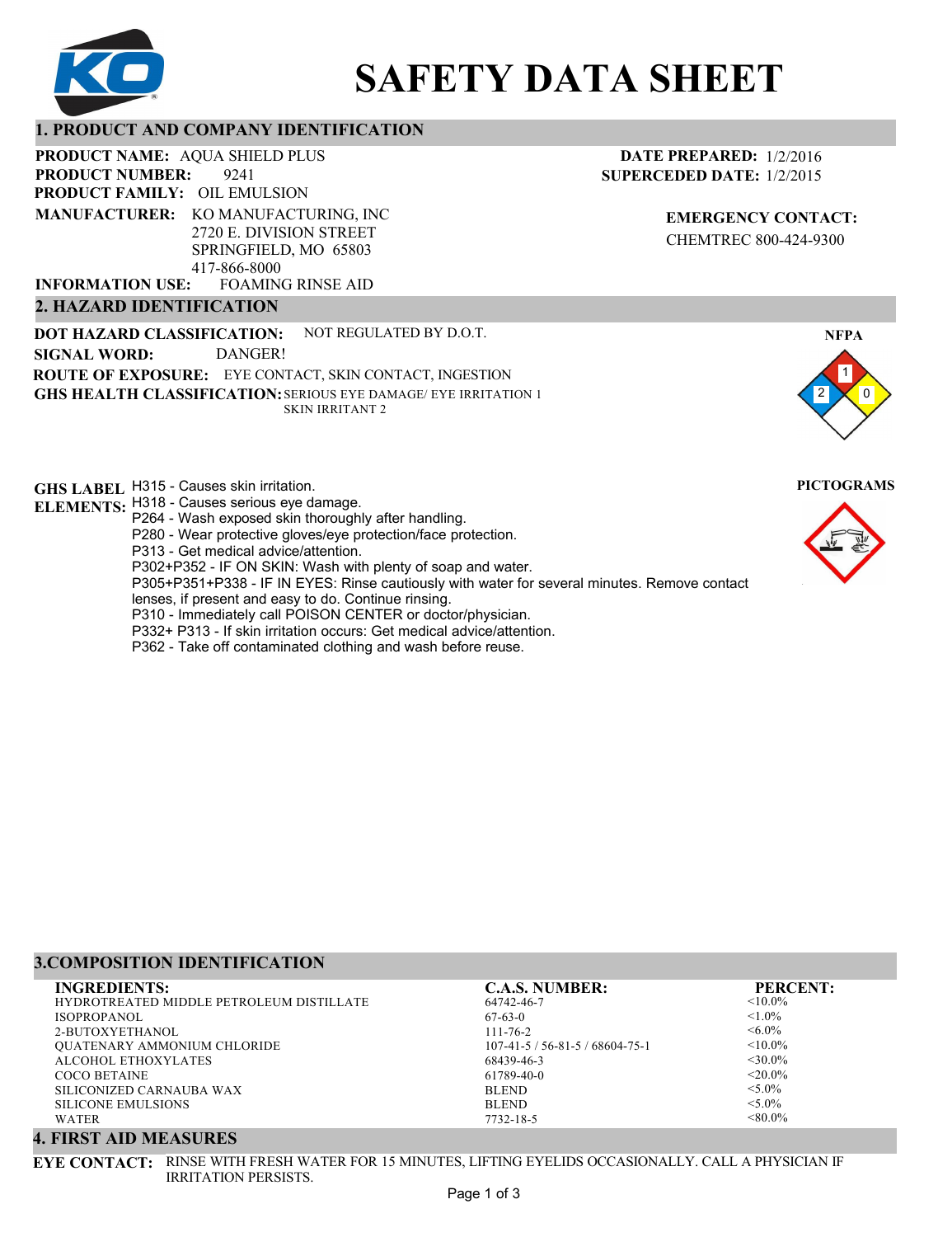# **4. FIRST AID MEASURES - CONTINUED**

**SKIN CONTACT:** RINSE WITH PLENTY OF FRESH WATER AND REMOVE CONTAMINATED CLOTHING IMMEDIATELY. CALL A PHYSICIAN IF IRRITATION PERSISTS.

**INGESTION:** RINSE MOUTH WITH FRESH WATER. DO NOT INDUCE VOMITING. CALL A PHYSICIAN IMMEDIATELY. IF CONSCIOUS, GIVE LARGE QUANTITIES OF WATER. DO NOT GIVE ANYTHING BY MOUTH IF UNCONSCIOUS.

**INHALATION:** IF OVERCOME BY EXPOSURE, REMOVE VICTIM TO FRESH AIR IMMEDIATELY. GIVE OXYGEN OR ARTIFICIAL RESPIRATION AS NEEDED. CALL A PHYSICIAN IMMEDIATELY.

# **5. FIRE FIGHTING MEASURES**

**FLAMMABLE PROPERTIES:** NON FLAMMABLE.

**FLASH POINT:** >200 F

**SUITABLE EXTINGUISHING MEDIA:** DRY CHEMICAL, FOAM OR CARBON DIOXIDE, WATER SPRAY.

**UNSUITABLE EXTINGUISHING MEDIA:** NOT ESTABLISHED.

**SPECIFIC HAZARDS ARISING** NONE KNOWN.

**FROM THE CHEMICAL:**

**PROTECTIVE EQUIPMENT AND PRECAUTIONS FOR FIREFIGHTERS:** APPPROVED) AND FULL PROTECTIVE GEAR. WEAR SELF-CONTAINED BREATHING APPARATUS (PRESSURE DEMAND MSHA/NIOSH

# **6. ACCIDENTAL RELEASE MEASURES**

**PERSONAL PRECAUTIONS:** AVOID CONTACT WITH EYES AND SKIN. SPILL AREA MAY BE SLIPPERY. WEAR PROPER PROTECTIVE EQUIPMENT WHEN DEALING WITH RELEASE.

**ENVIRONMENTAL PRECAUTIONS:** CONTAIN SPILL TO AVOID RELEASE TO THE ENVIRONMENT. KEEP CONTAINER TIGHTLY CLOSED WHEN NOT IN USE.

**METHODS FOR CONTAINMENT** COLLECT FOR DISPOSAL USING AN INERT ABSORBENT MATERIAL AND TRANSFER TO A **AND CLEAN-UP:** CONTAINER FOR REUSE OR DISPOSAL.

# **7. HANDLING AND STORAGE**

**HANDLING:** ALWAYS WEAR PROPER PROTECTIVE EQUIPMENT WHEN HANDLING. WASH THOROUGHLY AFTER HANDLING.

**STORAGE:** STORE IN A COOL, DRY PLACE. KEEP OUT OF REACH OF CHILDREN. KEEP LID TIGHTLY CLOSED WHEN NOT IN USE.

# **8. EXPOSURE CONTROLS/PERSONAL PROTECTION**

**ENGINEERING CONTROLS:** NONE REQUIRED UNDER NORMAL USE. **EYE / FACE PROTECTION:** CHEMICAL SAFETY GLASSES. **SKIN PROTECTION:** CHEMICAL RESISTANT GLOVES.

**THRESHOLD LIMIT VALUE (TLV):** 2-BUTOXYETHANOL, 20 PPM

# **9. PHYSICAL AND CHEMICAL PROPERTIES**

**AUTO-IGNITION TEMPERATURE:** NOT ESTABLISHED.

**PHYSICAL STATE:** LIQUID. **APPEARANCE: ODOR: BOILING POINT: FREEZING POINT:** NOT ESTABLISHED. **SPECIFIC GRAVITY:** 0.98 **pH (1%): EVAPORATION RATE:** NOT ESTABLISHED. **FLASH POINT: LOWER FLAMMABILITY/EXPLOSIVE LIMIT:** NOT ESTABLISHED. **UPPER FLAMMABLE/EXPLOSIVE LIMIT:** NOT ESTABLISHED. NOT ESTABLISHED. 5.5-7.5  $>200$  F YELLOW LIQUID. BUBBLE GUM SCENT. **VISCOSITY: REALITIVE DENSITY:** 8.2 LBS./GL. **SOLUBILITY: VAPOR PRESSURE:** NOT ESTABLISHED. **VAPOR DENSITY:** NOT ESTABLISHED. **DECOMPOSITION** NOT ESTABLISHED. **TEMPERATURE: PARTICAL COEFFICIENT:** NOT ESTABLISHED. **N-OCTANOL/WATER** NOT ESTABLISHED. SOLUBLE.